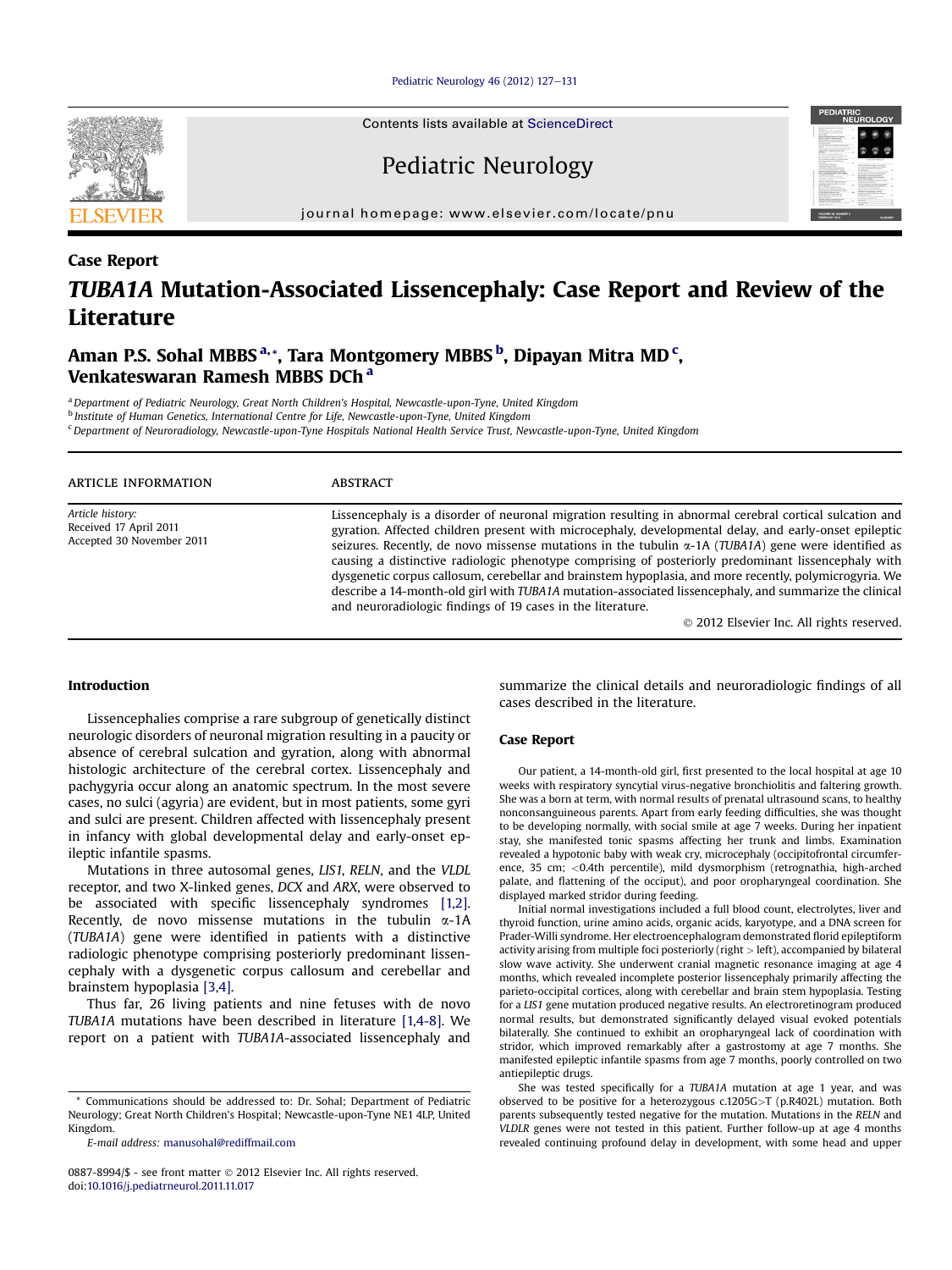#### <span id="page-1-0"></span>Table 1. Summary of the clinical details of 19 children with lissencephaly-associated TUBA1A mutations

| Age/Sex (Reference Number)                                                                                                                                                                                                                                                                    | Mutation                 | OFC         | <b>Motor Signs</b>                         | Clinical Features                                       |                                   |
|-----------------------------------------------------------------------------------------------------------------------------------------------------------------------------------------------------------------------------------------------------------------------------------------------|--------------------------|-------------|--------------------------------------------|---------------------------------------------------------|-----------------------------------|
|                                                                                                                                                                                                                                                                                               |                          |             |                                            | Developmental Delay                                     | Epilepsy                          |
| 14 months/F*                                                                                                                                                                                                                                                                                  | c.1205G>T p.R402L        | $-4$ S.D.   | Unable to sit and<br>bear weight           | Not reaching for objects<br>/no fix or follow, babbling | Present, with infantile<br>spasms |
| 7 years/ $M$ [1]                                                                                                                                                                                                                                                                              | c.790C>T p.R264C         | $-4$ S.D.   | Spastic diplegia;<br>walks independently   | Speaks in short sentences                               | Absent                            |
| 19 months/M $[1]$                                                                                                                                                                                                                                                                             | c.790C>T p.R264C         | $-4$ S.D.   | Spastic tetraplegia                        | No language                                             | Present, with early GTC           |
| 5.5 years/M [1]                                                                                                                                                                                                                                                                               | c.1190T>C p.L397P        | $-4$ S.D.   | Spastic diplegia; walks<br>with assistance | Few words                                               | Absent                            |
| 4.5 years/ $M$ [1]                                                                                                                                                                                                                                                                            | c.1264C>T p.R422C        | $-3$ S.D.   | Spastic diplegia;<br>walks independently   | Speaks in short sentences                               | Absent                            |
| 7 years/M [1]                                                                                                                                                                                                                                                                                 | c.1306G>T p.G436R        | $-3$ S.D.   | Spastic diplegia;<br>walks independently   | Speaks in short sentences                               | Absent                            |
| 7 years/ $F[1]$                                                                                                                                                                                                                                                                               | c.1265G>A p.R422H        | $-4$ S.D.   | Spastic tetraplegia                        | <b>Babbles</b>                                          | Present                           |
| 1 year/M $[6]$                                                                                                                                                                                                                                                                                | c.163G>A p.Glu55Lys      | $-7$ S.D.   | Unable to sit/stand or<br>grab objects     | Severe global delay                                     | Present, with CPS/GTC             |
| 8.3 years $F[6]$                                                                                                                                                                                                                                                                              | c.1204C>T p.R402C        | $-4$ S.D.   | Tetraplegia and central<br>hypotonia       | Severe global delay                                     | Present                           |
|                                                                                                                                                                                                                                                                                               |                          |             |                                            |                                                         |                                   |
| 2.8 years/ $M[6]$                                                                                                                                                                                                                                                                             | c.1205G>T p.R402L        | $-3.5$ S.D. | Tetraplegia and central<br>hypotonia       | Severe global delay                                     | Present with focal<br>seizures    |
| 9 years/ $M$ [6]                                                                                                                                                                                                                                                                              | c.1265G>A p.R422H        | $-4$ S.D.   | Limb dystonia and axial<br>hypotonia       | Severe global delay                                     | Present, with motor<br>seizures   |
| 4 weeks/ $F[6]$                                                                                                                                                                                                                                                                               | c.1265G>A p.R422H        | $-3.5$ S.D. | Not determined                             | Not determined                                          | Present; generalized              |
| 2 years/ $M[4]$                                                                                                                                                                                                                                                                               | c.790C>T p.R264C         | $-4$ S.D.   | Mild; walks with assistance                | Severe global delay                                     | Absent                            |
|                                                                                                                                                                                                                                                                                               | c.790C>T p.R264C         | $-4.5$ S.D. | Mild; walks with assistance                |                                                         | Absent                            |
| 3.5 years/ $M[4]$                                                                                                                                                                                                                                                                             |                          |             |                                            | Severe global delay                                     |                                   |
| 2 years/ $M[4]$                                                                                                                                                                                                                                                                               | c.1205>A p.R402H         | $-3$ S.D.   | Spastic tetraplegia                        | Severe global delay                                     | Present, with GTC                 |
| 1 month/ $F[4]$                                                                                                                                                                                                                                                                               | c.562A>C p.I188L         | $-4$ S.D.   | Mild; walks with assistance                | Severe global delay                                     | Present, with tonic<br>seizures   |
| 12 years/ $M$ [4]                                                                                                                                                                                                                                                                             | c.1256C>T p.S419L        | $-1$ S.D.   | Spastic tetraplegia                        | Severe global delay                                     | Present, with GTC                 |
| 18 months/M $[8]$                                                                                                                                                                                                                                                                             | $c.629A > G$ p.Tyr210Cys | $-3$ S.D.   | Spastic tetraplegia                        | No sitting or standing, no<br>speech, reacts to sound   | Present, with focal<br>seizures   |
| 7 years/ $F[8]$                                                                                                                                                                                                                                                                               | c.13A>C p.lle5Leu        | $-2$ S.D.   | Spastic diplegia and ataxia                | Severe development delay                                | Present, with focal<br>seizures   |
| 22 months/ $F[8]$                                                                                                                                                                                                                                                                             | c.13A>C p.lle5Leu        | $-1$ S.D.   | Spastic diplegia, ataxia,<br>and dystonia  | Moderate developmental<br>delay                         | Absent                            |
| Abbreviations:<br>$CPS = Complex$ partial seizures<br>$GTC = Generalized tonic-clonic seizures$<br>$=$ Female<br>$=$ Left<br>M<br>$=$ Male<br>$N/A$ = Not available<br>$OFC = Occipitofrontal circumference$<br>$P>A = Posterior to anterior gradient$<br>SBH = Subcortical band heterotropia |                          |             |                                            |                                                         |                                   |

 $S.D. = Standard deviation$ 

\* Present case.

trunk control (nonweight-bearing), poor visual and social interactions, and occasional vocalization.

# Discussion

Disorders of neuronal migration comprise rare genetic disorders of the central nervous system, characterized clinically by significant neurodevelopmental disability and severe epilepsy in childhood. Neurons that originate in the cortical ventricular and subventricular zone migrate radially to their final location [\[9\].](#page-4-0)

Disorders of cell migration can be attributable to genetic and acquired causes. Many are the result of chromosomal deletions and gene mutations. The effect of these genetic defects as yet incompletely known, results in the failure of cell signaling systems that guide cell movements along radial glial fibers.

Disorders of neuronal migration are broadly classified according to their clinical and radiologic features, and include lissencephaly, focal cortical dysplasia, subcortical and periventricular heterotropia, schizencephaly, and polymicrogyria [\[10,11\]](#page-4-0). Lissencephaly, a subgroup of neuronal migration disorders, is characterized by an abnormally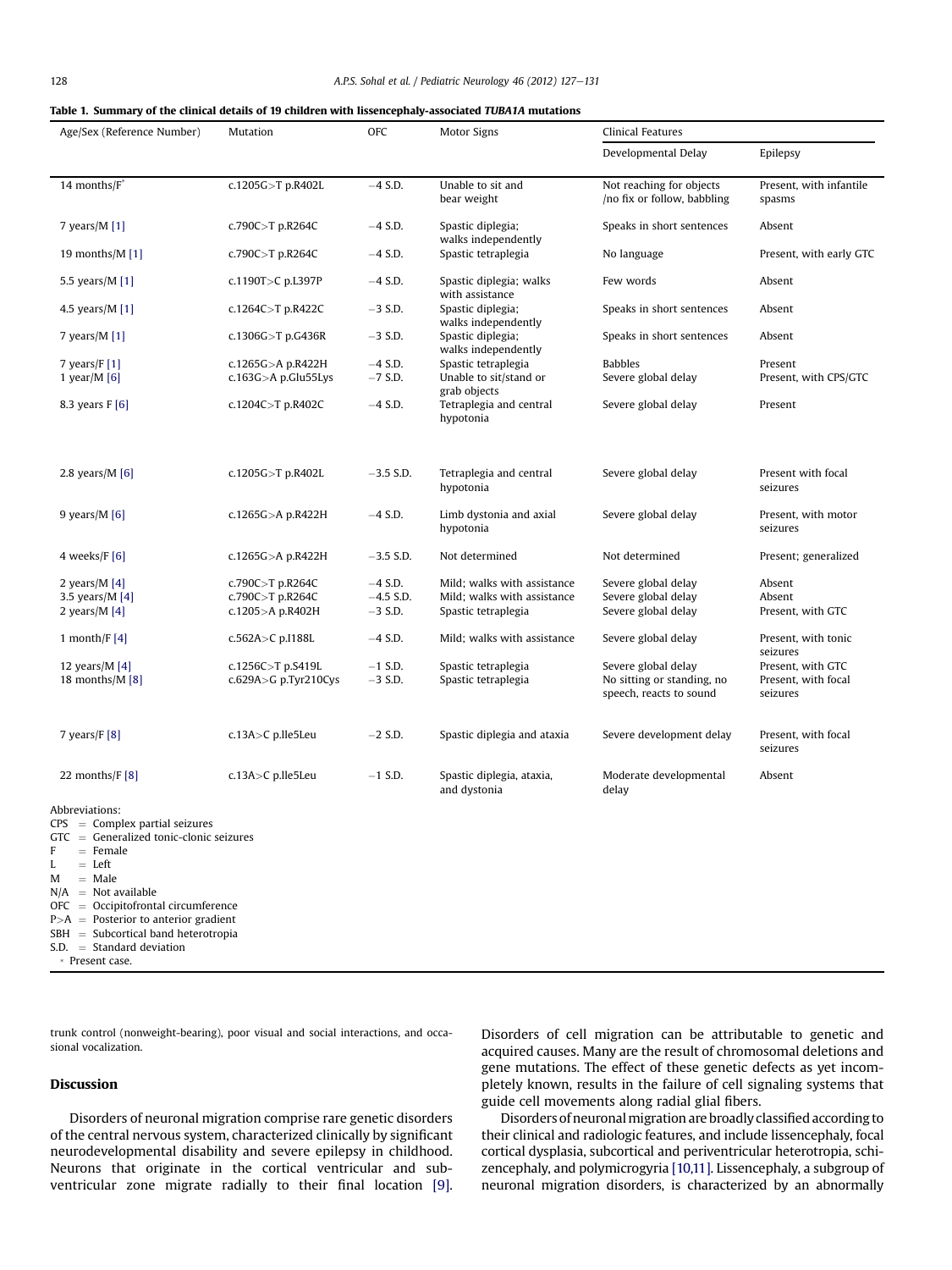| Clinical Features                                                                                                | Neuroradiologic Findings                            |                                                        |                                                                          |                                                    |                                              |  |  |  |
|------------------------------------------------------------------------------------------------------------------|-----------------------------------------------------|--------------------------------------------------------|--------------------------------------------------------------------------|----------------------------------------------------|----------------------------------------------|--|--|--|
| Other<br>Features                                                                                                | Cortical<br>Gyration                                | Corpus<br>Callosum                                     | Ventricular<br>Dilatation                                                | Cerebellum                                         | <b>Brainstem</b>                             |  |  |  |
| Retrognathia, high-<br>arched palate,<br>and flattened occiput                                                   | Agyria/pachygyria<br>P > A                          | Mild hypoplasia                                        | Moderate                                                                 | Severe hypoplasia                                  | Mild hypoplasia                              |  |  |  |
| Transient squint                                                                                                 | Perisylvian<br>pachygyria                           | Posterior agenesis                                     | N/A                                                                      | Normal                                             | N/A                                          |  |  |  |
| Transient squint and<br>facial diplegia                                                                          | Perisylvian pachygyria                              | Mild hypoplasia                                        | N/A                                                                      | Normal                                             | N/A                                          |  |  |  |
| Transient squint and<br>facial diplegia                                                                          | Perisylvian pachygyria                              | Posterior agenesis                                     | N/A                                                                      | Severe vermis dysplasia                            | N/A                                          |  |  |  |
| None                                                                                                             | Perisylvian pachygyria                              | Mild hypoplasia                                        | N/A                                                                      | Mild vermis hypoplasia                             | N/A                                          |  |  |  |
| Transient squint and<br>facial diplegia                                                                          | Perisylvian pachygyria                              | Mild hypoplasia                                        | N/A                                                                      | Mild vermis hypoplasia                             | N/A                                          |  |  |  |
| None<br>Convergent squint and<br>sloping forehead                                                                | Posterior pachygyria<br>Agyria/pachygyria,<br>P > A | Mild hypoplasia<br>Partial agenesis                    | N/A<br>Trigone/occipital<br>horn dilated                                 | Mild vermis hypoplasia<br>Severe vermis hypoplasia | N/A<br>Flattening isthmus/pons<br>hypoplasia |  |  |  |
| Convergent squint<br>nystagmus, long<br>palpebral fissure,<br>and long eyelashes,<br>fingers, and toes           | Agyria/pachygyria,<br>P > A                         | Thin, absent<br>rostrum.<br>and splenial<br>hypoplasia | Trigone/occipital<br>horn dilated                                        | Mild vermis hypoplasia                             | Mild pons hypoplasia                         |  |  |  |
| Nephrocalcinosis                                                                                                 | Agyria/pachygyria,<br>P > A                         | Hypoplasia                                             | Lateral ventricles<br>occipital/ anterior<br>horns dilated               | Mild vermis hypoplasia<br>and retrocerebellar cyst | Mild pons hypoplasia                         |  |  |  |
| Lower limb<br>contractures                                                                                       | Pachygyria with SBH                                 | Partial agenesis                                       | Lateral/fourth ventricle<br>enlarged, with Dandy-<br>Walker malformation | Severe vermis hypoplasia,                          | Severe pons hypoplasia                       |  |  |  |
| None                                                                                                             | Pachygyria with SBH                                 | Partial agenesis                                       | Lateral/fourth ventricle<br>enlarged                                     | Moderate vermis hypoplasia                         | Mild pons hypoplasia                         |  |  |  |
| Facial diplegia                                                                                                  | Pachygyria                                          | Mild hypoplasia                                        | Mild                                                                     | Vermis hypoplasia                                  | Brainstem hypoplasia                         |  |  |  |
| Transient squint                                                                                                 | Pachygyria                                          | Mild hypoplasia                                        | Mild                                                                     | Vermis hypoplasia                                  | None                                         |  |  |  |
| Facial diplegia squint                                                                                           | Agyria $P > A$                                      | Thin, partial posterior<br>agenesis                    | Severe                                                                   | Vermis hypoplasia                                  | Brainstem hypoplasia                         |  |  |  |
| Facial diplegia and squint                                                                                       | <b>SBH</b>                                          | Posterior agenesis                                     | Mild                                                                     | Vermis hypoplasia                                  | Brainstem hypoplasia                         |  |  |  |
| Facial diplegia and squint<br>Facial dysmorphism,<br>retrognathia,<br>simian crease, and spina<br>bifida occulta | Pachygyria, P>A<br>Agyria-pachygyria,<br>A > P      | Mild hypoplasia<br>Thin                                | Severe<br>N/A                                                            | Vermis hypoplasia<br>Mild vermis hypoplasia        | Normal<br>Mild hypoplasia                    |  |  |  |
| Pectus excavatum squint,<br>and L facial<br>nerve palsy                                                          | Perisylvian<br>polymicrogyria                       | Thin                                                   | N/A                                                                      | Normal                                             | Mild hypoplasia                              |  |  |  |
| Absent                                                                                                           | Perisylvian<br>polymicrogyria                       | Hypoplastic<br>splenium                                | N/A                                                                      | Mild vermis hypoplasia                             | Mild hypoplasia                              |  |  |  |

smooth surface of the cerebral cortex, attributable to a lack of normal cortical convolutions. Lissencephalies have been further classified on the basis of etiology and associated malformations into five groups: classic lissencephaly (type 1 lissencephaly), cobblestone lissencephaly (type 2 lissencephaly), X-linked lissencephaly with agenesis of the corpus callosum and abnormal genitalia, lissencephaly with cerebellar hypoplasia, and microlissencephaly [\[11,12\]](#page-4-0).

LIS1 was the first gene to be correlated with human lissencephaly [\[13\].](#page-4-0) Mutations in the LIS1 and DCX genes were attributed to approximately 85% of classic lissencephaly, and a smaller proportion of lissencephaly to ARX, RELN, and VLDLR gene mutations [\[14\]](#page-4-0). Mutations in LIS1 are associated with abnormal sulcation, predominantly in the parietal and occipital cortices, whereas DCX lissencephaly is more pronounced in the frontal cortex [\[2\].](#page-4-0) Recently, mutations in the TUBA1A ( $\alpha$ -tubulin complex) gene, located on chromosome 12q12-q14, which encodes for the a-tubulin protein, was correlated with phenotypes of the agyriapachygyria band spectrum [\[4,6,15,16\].](#page-4-0) TUBA1A is a critical structural subunit of microtubules, and is transiently expressed during neuronal development [\[17\].](#page-4-0) The mechanisms of TUBA1A mutation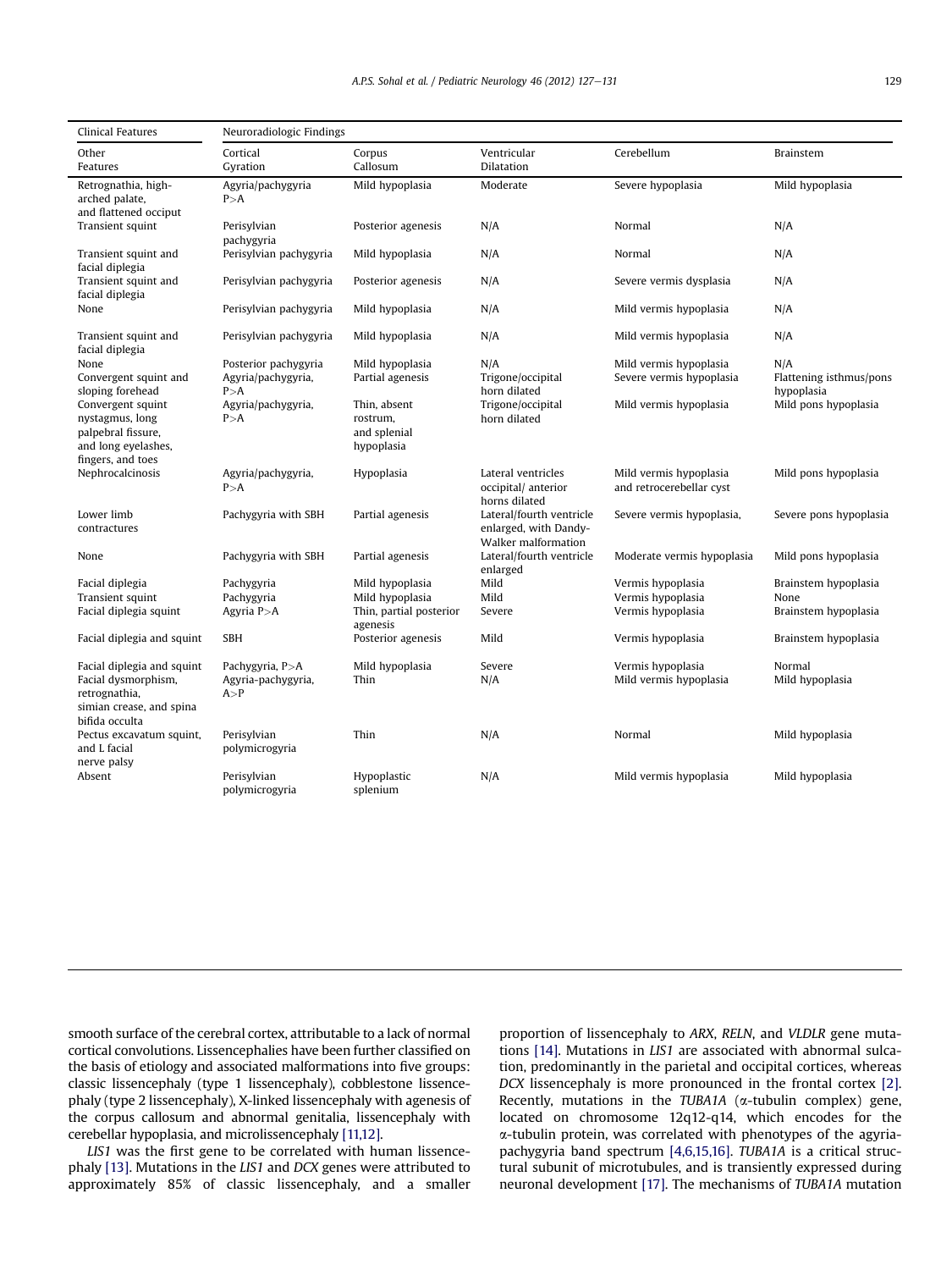leading up to pathologic phenotypes remain unclear. Kumar et al. performed structural remodeling to suggest that mutations in this gene affect the overall tubulin architecture [\[14\]](#page-4-0). Poirier et al. screened 360 control individuals, but did not identify any known TUBA1A mutations in these individuals, which may suggest an absence of abnormal coding regions in normal populations and a genotype-phenotype association with these mutations [\[4\].](#page-4-0) So far, the clinical and radiologic features of 19 living patients, the radiologic findings of seven patients, and postmortem neuropathologic features of nine fetuses (at 21-35 weeks of gestation) have been described in the literature in association with TUBA1A mutations. We summarize the clinical and neuroimaging features of these 19 cases, along with our own, in [Table 1.](#page-1-0)

All 19 children described in the literature demonstrated microcephaly and severe, gross motor delay. Of these, seven were able to walk independently or with assistance. Only two children, aged 7 years, were able to speak in short sentences, and in the remainder, speech was poor. Our patient is functioning at 2 months post term level, with a chronologic age of 14 months. Epilepsy, a prominent feature of lissencephaly, presents as infantile spasms or astatic-myoclonic seizures early on, evolving to complex epilepsy in later childhood, including atypical absence seizures, myoclonic and atonic drop seizures, partial complex seizures, and tonic and tonic-clonic seizures [\[18\].](#page-4-0) Our patient presented with epileptic spasms from age 7 months, poorly controlled with sodium valproate and levetiracetam. As indicated in [Table 1,](#page-1-0) the cohort presented with varied seizure patterns, including generalized tonic-clonic, tonic, and focal seizures. Seven subjects had not manifested epileptic seizures at the time of this publication.

The neuroradiologic features of classic lissencephaly involve agyria, pachygyria, a moderately thickened cortex along with poor development of the sylvian and rolandic fissures, a moderately thickened cortex, and white matter signal abnormalities [\[19\].](#page-4-0) Classic lissencephaly may sometimes be associated with dilatation of the lateral ventricles, mild hypoplasia of the corpus callosum, and persistent cavum septum pellucidum [\[20\].](#page-4-0) Mutations in the TUBA1A gene cause significant posterior, more than anterior, malformations of the gyral pattern (i.e., a posterior to anterior gradient). These malformations are combined with a partly dysgenetic corpus callosum, mild ventricular dilatation, and cerebellar vermian and brainstem hypoplasia, with the absence or hypoplasia of the anterior arm of the internal capsule [\[1,6\].](#page-4-0) So far, all cases with TUBA1A mutations, including ours, have been de novo in origin. Jansen et al. [\[8\]](#page-4-0) described two siblings with a TUBA1A mutation (c.13A>C(p.lle5Leu)/Ex2) and with perisylvian polymicrogyria. These children were born to consanguineous parents, and the mother, who was asymptomatic, proved to be somatic-mosaic for the c.13A>C mutation [\[8\]](#page-4-0). The clinical and neuroradiologic features of these two children are also summarized in [Table 1.](#page-1-0)

Kumar et al. summarized the cranial imaging features of 17 patients with TUBA1A mutations [\[14\]](#page-4-0). These features were divided into five radiologically distinct groups. The first two groups comprised recurrent mutations, all involving arginine residue at codon 402 (p.R402C and p.R402H). These neuroradiologic features were described previously in the literature, and are included in [Table 1.](#page-1-0) The remaining three groups involved heterogeneous missense mutations throughout the gene (p.V137D, p.A270T, p.M377V, and p.R422H), novel heterozygous missense mutations (p.D218Y, p.N329S, p.M425K, and p.L92V), and a single patient with a novel de novo heterozygous mutation (p.R390C). The neuroradiologic features in the first group consisted of diffuse pachygyria with no areas of agyria, predominantly affecting posterior frontal, perisylvian, and parietal



Figure 1. T<sub>2</sub>-weighted axial magnetic resonance imaging of the brain demonstrates "smooth" brain with a "figure 8" configuration, attributable to the vertical orientation of sylvian fissures (long arrows). Hypoplasia of the anterior limb of the internal capsule, sparing of the anterior frontal lobes (short arrows), and a linear high signal underlying the cortical ribbon representing the cell-sparse zone (thick arrows) are evident.

regions, malformed hippocampus and basal ganglia, an absent or nearly absent corpus callosum, a thin brainstem, and severe cerebellar hypoplasia. In the group with novel heterozygous missense mutations, the radiologic features comprised severe lissencephaly (near complete agyria, with pachygyria over the frontal poles) with cerebellar hypoplasia, severe ventriculomegaly, dysplastic basal ganglia, an absent corpus callosum, brainstem hypoplasia, and a relatively enlarged posterior fossa. The final category (i.e., a single patient with the novel de novo heterozygous mutation p.R390C) was described as manifesting a "simplified" gyral pattern (a mildly reduced number of gyri and shallow sulcal depth), with agenesis of corpus callosum and moderate cerebellar hypoplasia. Our patient was heterozygous for the c.1205G>T mutation, and demonstrated imaging features similar to those described earlier in the literature [\[6\].](#page-4-0) Bahi-Buisson et al. also described predominant perisylvian pachygyria as a radiologic finding in five of their six patients [\[1\].](#page-4-0) However, the rest of the patients, including ours (Figs 1 and 2), demonstrated agyria or pachygyria with a posterior to anterior gradient, along with moderate to severe hypoplasia of the corpus callosum, ventriculomegaly, and mild to severe cerebellar and brainstem hypoplasia.

Fallet-Bianco et al. described the neuropathologic findings of four fetuses with TUBA1A mutations (L286F, I238V, P263T, and R402C) who demonstrated consistent developmental anomalies in the cerebral gyration, corpus callosum, hippocampus, basal ganglia, cerebellum, and brainstem [\[5\]](#page-4-0). The abnormalities in the cerebral gyration were quite severe, and an unidentifiable sylvian fissure constituted a conspicuous finding in all fetuses. Lecourtois et al. described the neuropathologic features of a fetus at 36 weeks of gestation (c.908T>G) with pachygyria (a posterior to anterior gradient), short and vertically oriented sylvian fissures, severe ventriculomegaly, a thin corpus callosum (macroscopically observed only in the anterior part), a thin brainstem (a flattened pons and medulla), and a hypoplastic cerebellum [\[7\]](#page-4-0).